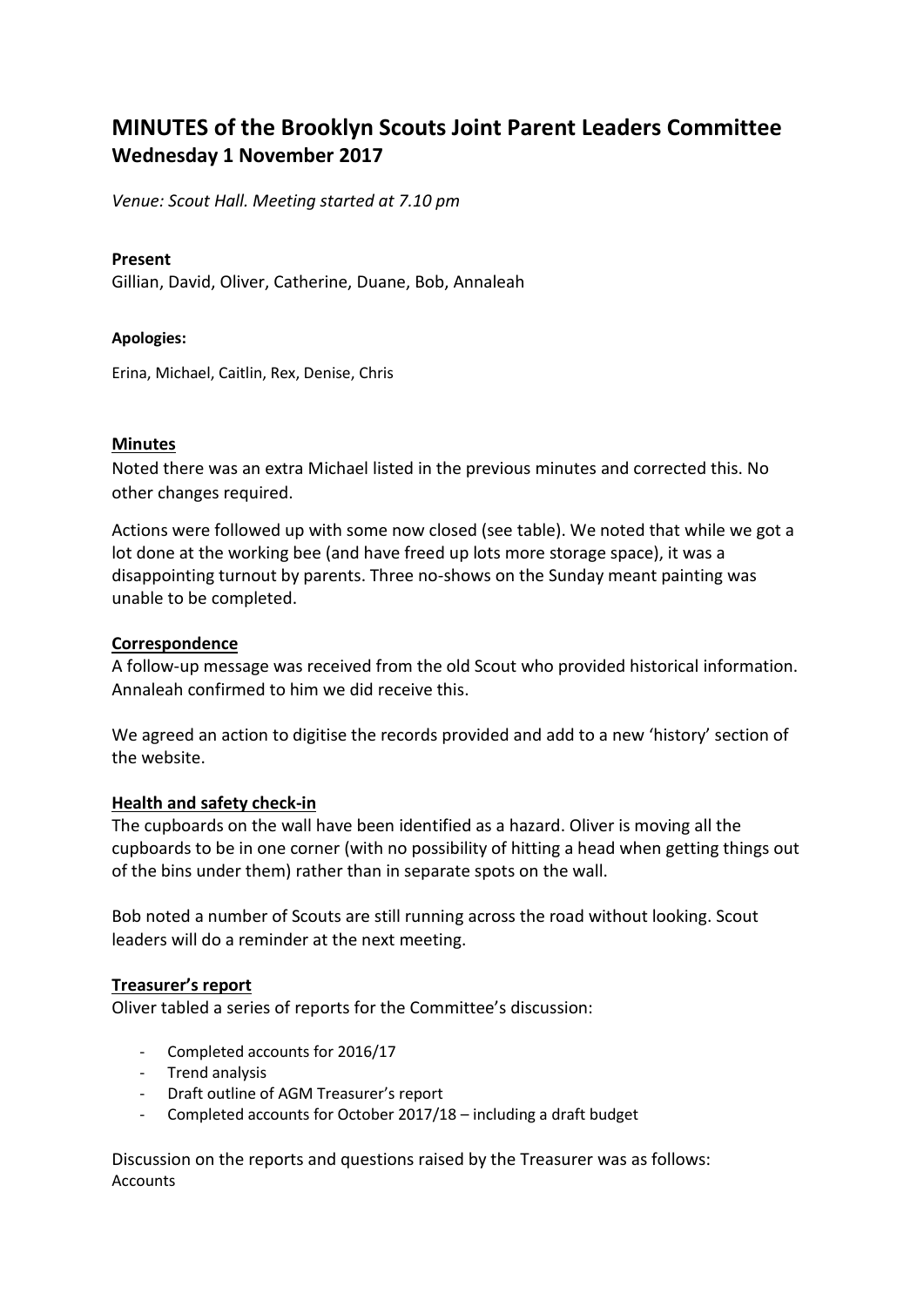- 1) We agreed with the Treasurer's recommendation to provision for the Heaphy trip Heaphy (\$1,400) and Ski Trip (\$1,500)
- 2) We agreed that the Group Leader would keep following up the unpaid subscription amounts (\$1,377 – hopefully less \$270 promised for payment at the end of the week). At this stage we do not agree with writing off any of the unpaid amounts.

## **Fees for 2017/18**

National Fees are set to rise to \$159 per member (vs \$95 this year). The Treasurer outlined a series of options for what this might mean for Brooklyn Scout fees. These were based on an assumption of 54 members (59 currently in OSM – assumed no growth and some Scouts would choose to leave due to increased fees).

#### Option A: Partial increase

- Base Fee of \$300 (\$30 increase)
- Increase Kea's discount to \$60 (no increase in their fees for 2018 not many Keas either!)
- Rebate remains at \$40
- Halve multiple child discount to 5% and 10% respectively.
- Reduce Hall Maintenance to \$3k
- Subs generated: \$13,353 (after rebate)
- Cash Surplus: \$3,217

## Option B: Pass on full increase

- Base fee of \$335 (\$65 increase)
- Keas discount remains at \$30
- Rebate remains at \$40
- No change to multiple child discount
- Reduce Hall Maintenance to \$3k
- Subs generated: \$14,704 (after rebate)
- Cash Surplus: \$4,568

#### Option C: Partial increase with payment plan

- As per above, but with \$20 one-off admin fee / child
- Plan structured as 50% up front, remainder spread over 6 months. **We would want the ability to direct debit** (talk to Kiwibank)
- Gains up to an extra \$1,000

Erina shared her thoughts by email prior to the meeting as follows

- 1. Level of Subs I think this should be sit \$300, maybe \$295, it feels like a lot less, so over 2 years
- 2. Multiple discount, I think that these should continue at the same level but no more than \$20% for 3 or more
- 3. Keas fee should remain the same
- 4. Rather than a rebate, what about managing the fee increase by expecting a minimum of 4 hours input from parents as part of the deal or the option of paying an additional \$40 or \$50 that they can pay upfront if they wish?
- 5. Leaders (full time) to only pay National portion.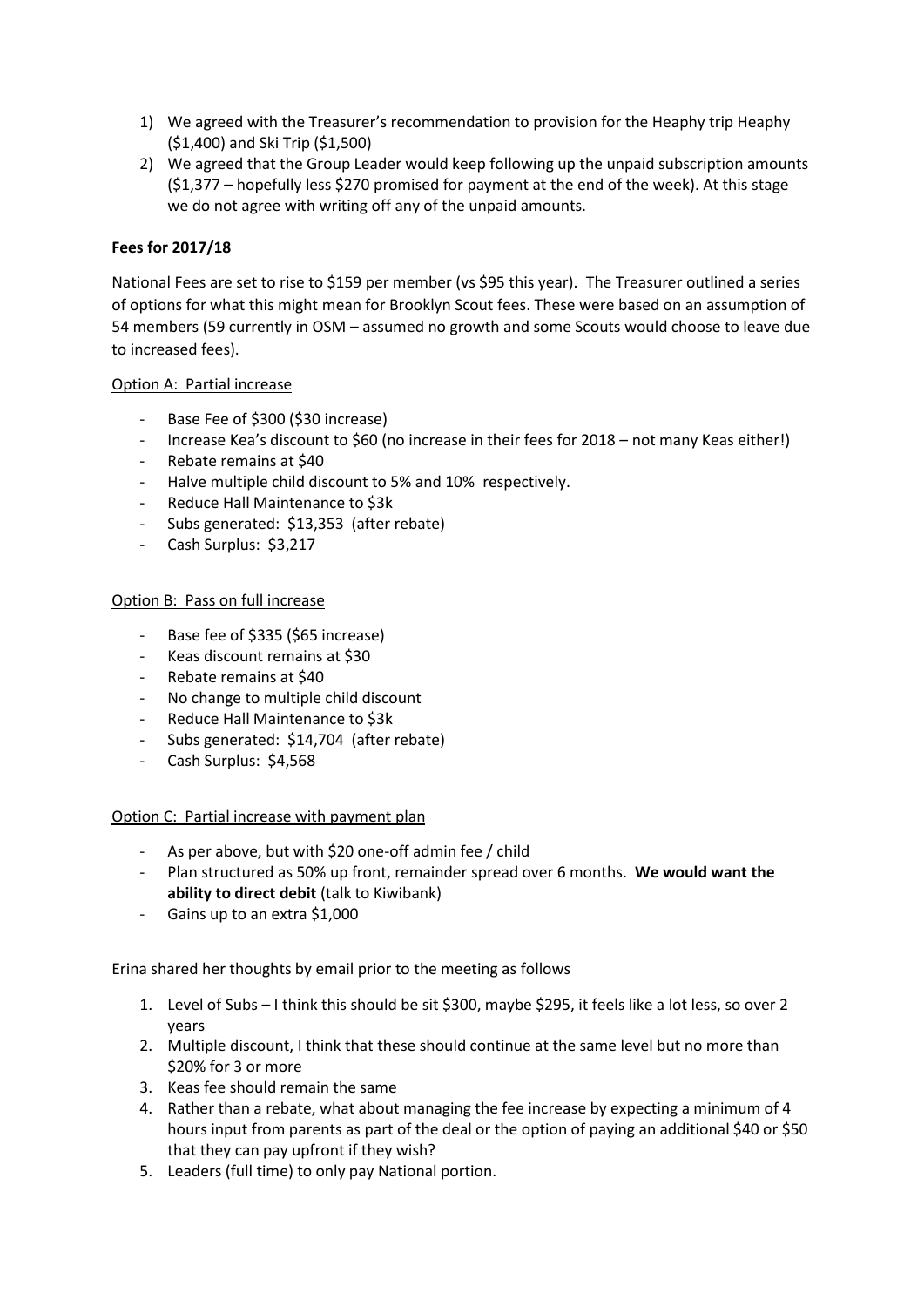Committee members present made the following points:

- We can afford not to pass on the full increase at this stage (some this year, some next instead).
- Passing on the full increase (or a rounded down version of \$60) would be the most transparent approach – David has already emailed parents letting them know about the National Fee increase which sets the scene. It would also be consistent with the messaging we have given over the last few years (desire to cover administration costs).
- Only one parent has spoken to David about the National Fee increase email.
- Other groups are passing on the full cost.
- Some groups get people to pay the National Fee portion up front then get the group operating costs in a future payment.
- Payment flexibility is preferred but maximum flexibility would only be possible if we could set up direct debits. As in the previous meeting, six-monthly rather than quarterly payments would be preferred (quarterly is likely to lead to older Scouts dropping out in the final term because of exams).
- We could re-emphasise hardship provisions in our communications. We could also use the messaging Wellington High used when asking for school donations, encouraging parents to pay extra to contribute to helping other Scouts who may not be able to afford the increase.
- The rebates did increase the number of parents volunteering (by a small number but still an increase). We could look to increasing the rebate amount along the fee amount to encourage more activity and so we are 'giving' back to help offset the National increase.
- We don't want to change the multiple child discount while recognising the Treasurer's point about the cost of this to us, the Committee felt this provided an important Scouting community benefit.
- We prefer to retain a discount for Keas they have shorter sessions and not as many activities that cost money.
- We should look to plan less expensive trips for Scouts (or have fewer trips that cost more money) so that the 'extra' activity costs are reduced.
- Leaders automatically get the rebate amount anyway. No Leader wanted to get any additional discount.
- That the proposed budget for 2017/2018 (including reduction in hall maintenance costs) was a prudent reaction to the new costs facing us but was doable given some of the major hall maintenance costs have now been covered. Members agreed it was important to prioritise Leader training and section expenses and that a small increase in each of those was important.

With these discussion points in mind, the Committee preferred a new option as follows:

#### Option D: Pass on (rounded version of) full increase

- Base fee of \$330 (\$60 increase)
- Keas discount of \$60 (\$270 to pay) (passes on half the increase)
- Rebate increases to \$50
- No change to multiple child discount

We unanimously agreed to put this proposal to parents at the AGM.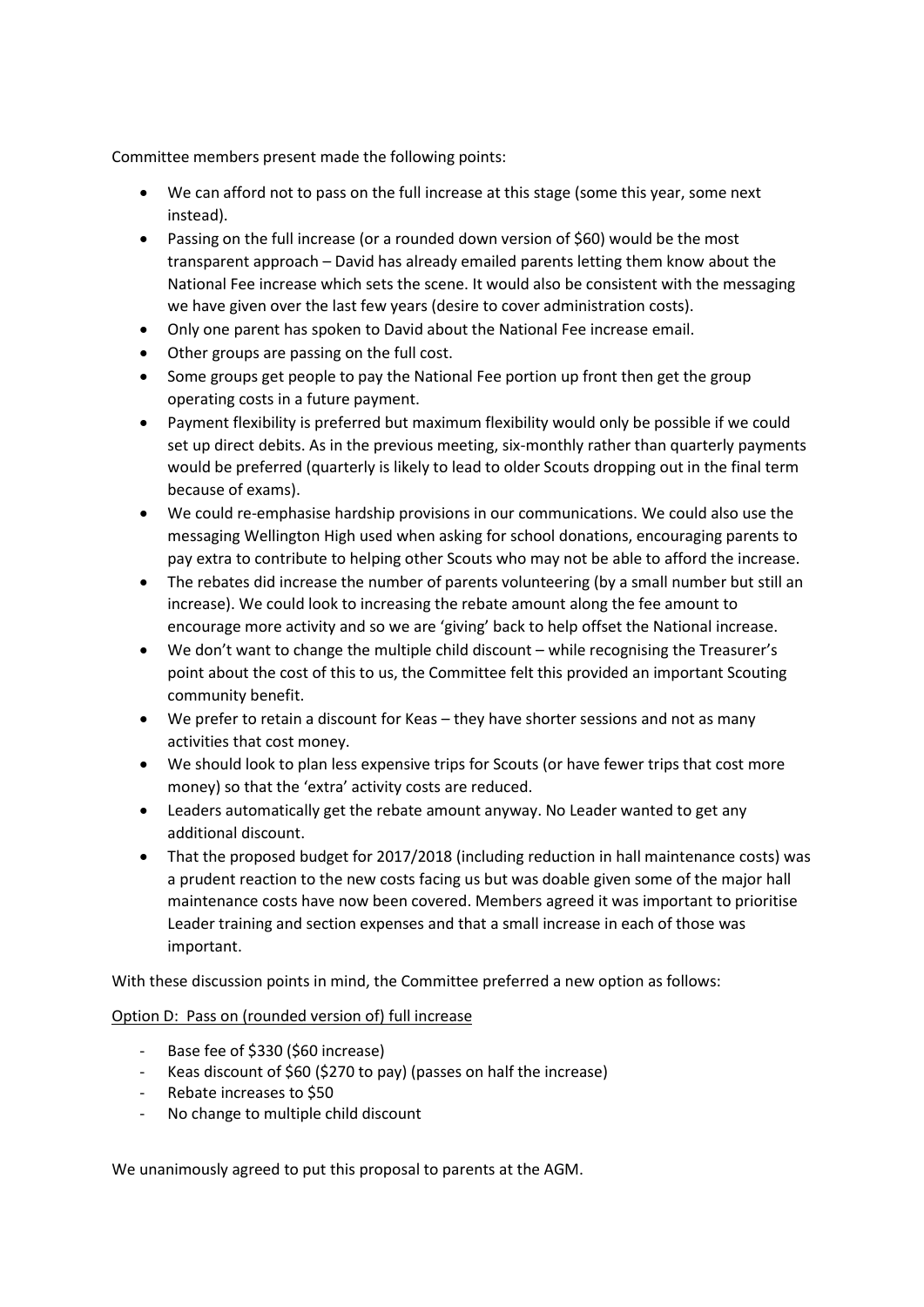We need to let parents know about the proposed increases (but not the detail which can be better explained in person) in advance of the AGM.

We also noted, it would be helpful for Leaders to have a 'cheat sheet' – a one pager about how we spend fees. This would help them explain to parents who ask.

We discussed the required change in signatories for the bank account. The committee noted that Alevtina Lavrientieva remains a signatory, and needs to be removed from the account. Also, Scouts NZ now require two representatives from Wellington Zone to be added as signatories to the account. The committee felt that Pim Jansen and Nathan Dodd would suit this role well.

## **Section summary**

Keas – growing. Range of activities planned in near future. 6 new Keas are trying out sessions this term. Annaleah noted we need to receive membership forms from them as soon as they decide they are staying in order to invoice them. They also need to be added into OSM.

Cubs – Four Cubs that were going to Scouts moved to Eastern Bays – logistically easier for them. Duane noted it was disappointing none of the parents advised us they were leaving. We discussed how we need to keep reinforcing the need for courtesy and respect amongst our families. Bullying issue with a couple of Cubs – being dealt with.

Scouts – First aid course coming up. 14 Scouts. Heaphy track very successful. Camp fire at the beach was awesome. Chief Scout expedition went well. Three new Scouts. Planning an award night for 19 December.

Venturers – New exec in place. Frankie as Chair. Received OSM training last night. She will be capturing attendance and planning events.

## **General business**

#### **AGM (Sunday 12 November – 5 pm)**

Annaleah shared some of the results from the parent survey. These have driven the decision to hold the AGM in the weekend with a follow-up BBQ. Arrangements are as follows:

- Older Scouts (eg Seb and Harry) could do child care.
- Nominations need to be sent in advance for Chair, Secretary and Treasurer. Respectively Annaleah, Gillian and Oliver agreed to be nominated for these positions.
- Group leaders report Oliver to start it and David to finish
- Set up projector for slide show of photos of the year.
- Get a Scout / Cub etc to stand up and say what they liked about being in Scouts.

#### **Leader support**

4 Leaders are going to the next first aid training.

#### **Survey**

We have been asked to encourage Scouts to complete a survey. David will organise laptops to come to Scouts so that Scouts can fill out survey during the evening.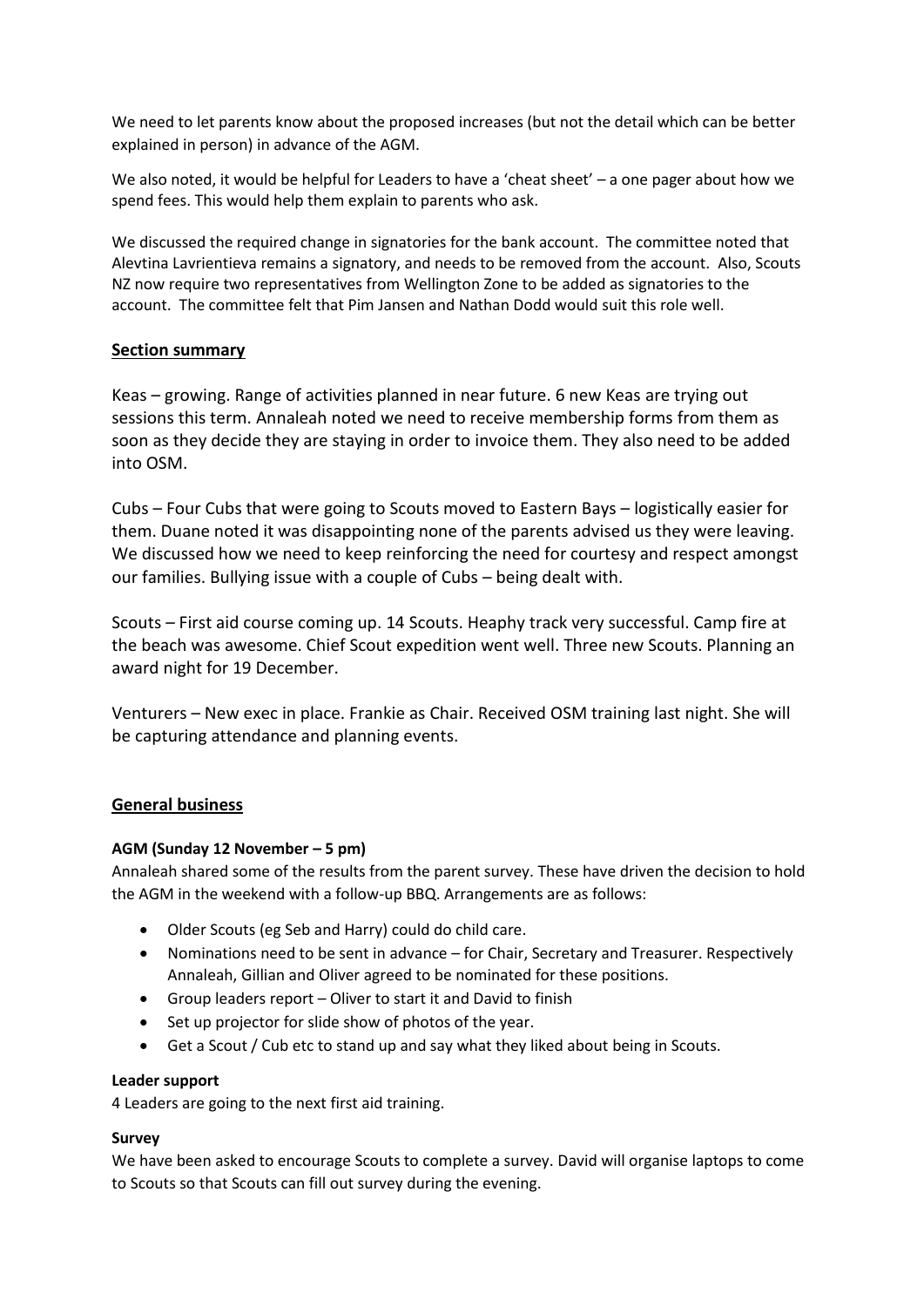**Meeting closed 8.45 pm**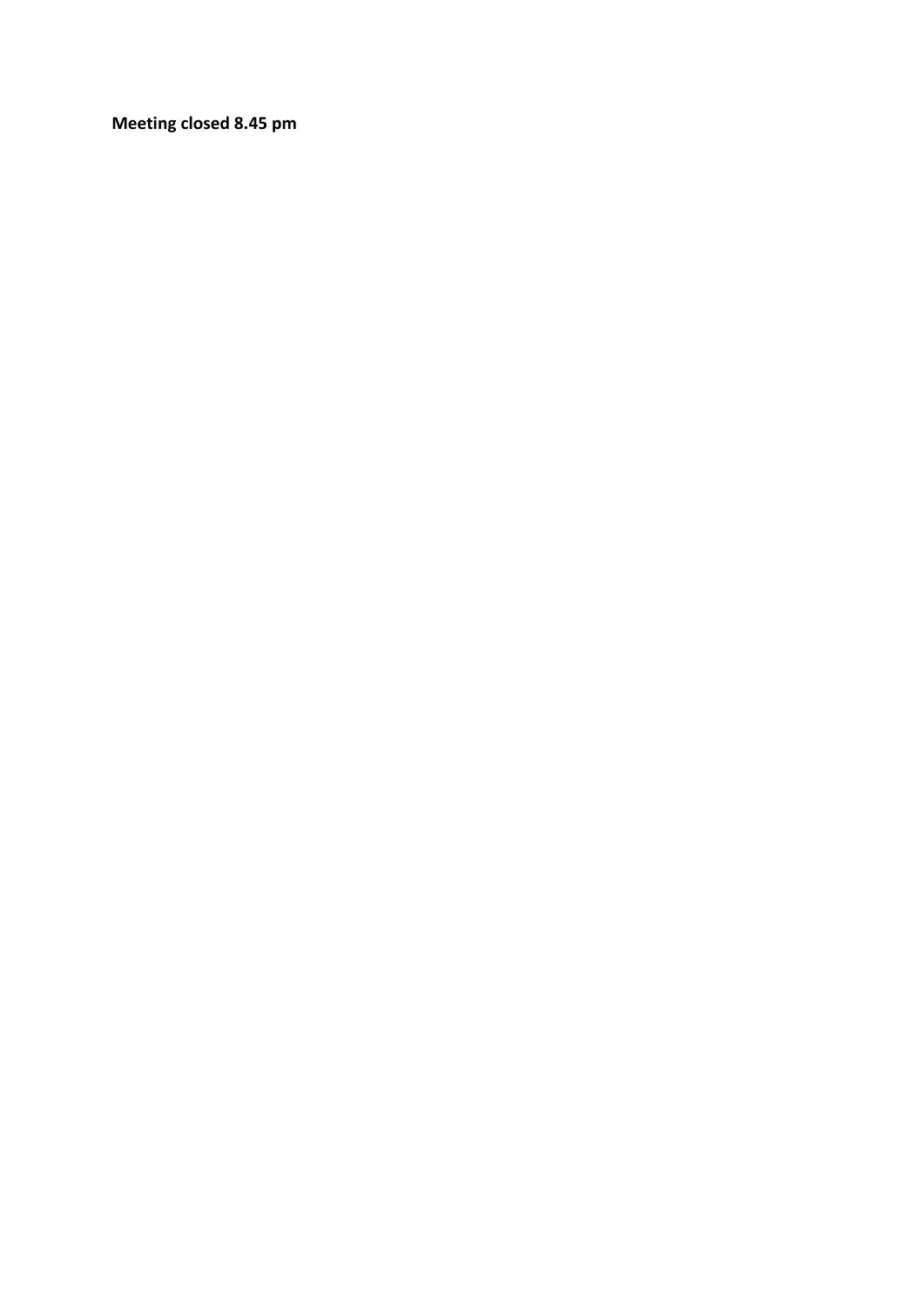## **Record of actions discussed and closed at or since last meeting (see comments), and still open or new as at 1/11/17. Red = overdue actions Grey = closed at meeting.**

| No | Date raised Action          |                                                                    | Who          |                          | Due Status | <b>Notes</b>                                                                         |
|----|-----------------------------|--------------------------------------------------------------------|--------------|--------------------------|------------|--------------------------------------------------------------------------------------|
|    |                             | Add Pim Jansen and Nathan Dodd as account                          |              |                          |            |                                                                                      |
|    |                             | 17/276 01/11/2017 signatories, and remove Alevtina Lavrientieva    | Oliver       | 30/11/2017 Open          |            |                                                                                      |
|    |                             | Create a one-pager Leaders could use to explain                    |              |                          |            |                                                                                      |
|    |                             | 17/275 01/11/2017 how subscription fees charged are spent          | Oliver       | 31/12/2017 Open          |            |                                                                                      |
|    |                             | Begin digitising historical records and set up a                   |              |                          |            |                                                                                      |
|    |                             | 17/274 01/11/2017 history section on our website                   | Oliver       | 31/12/2017 Open          |            |                                                                                      |
|    |                             | Set up rebates for parents who have contributed                    |              |                          |            |                                                                                      |
|    |                             | 17/273 13/09/2017 their fundraising hours by end of financial year | Oliver       | 30/09/2017 Closed        |            | Group leader working with Treasurer to follow-up                                     |
|    |                             | Prepare a paper on subscription options                            |              |                          |            |                                                                                      |
|    |                             | (including two half year payments) to present to                   |              |                          |            |                                                                                      |
|    | 17/271 13/09/2017 the AGM   |                                                                    | Oliver       | 31/10/2017 Closed        |            |                                                                                      |
|    |                             | Source quotes for gym type matting to go on the                    |              |                          |            |                                                                                      |
|    |                             | floor (to help with the acoustic proofing at action                |              |                          |            |                                                                                      |
|    | 17/270 13/09/2017 16/243    |                                                                    | Rex          | 31/10/2017 Open          |            |                                                                                      |
|    |                             | Rex to send emails re QM storage Council                           |              |                          |            |                                                                                      |
|    |                             | 17/269 13/09/2017 approval to Oliver to save in the shared drive   | Rex          | 30/09/2017 Open          |            |                                                                                      |
|    |                             | Explore cost of a free standing flag we can use to                 |              |                          |            |                                                                                      |
|    |                             | 17/268 09/08/2017 promote Brooklyn Scouts                          | <b>David</b> | 30/09/2017 Open          |            | First quotes in. Awaiting additional quotes.                                         |
|    |                             | 17/267 09/08/2017 Buy and install new lock for the toilet door     |              | Annaleah 30/09/2017 Open |            | To be completed at working bee                                                       |
|    |                             |                                                                    |              |                          |            |                                                                                      |
|    |                             |                                                                    |              |                          |            | completed - outstanding payments will now receive a phone call & another invoice     |
|    |                             |                                                                    |              |                          |            | from Oliver. 9/8/17. Still \$3,500 outstanding. Names to go to Leaders for followup. |
|    |                             |                                                                    |              |                          |            | 13/9 David will followup with Duane on Monday then will follow-up wiht parents.      |
|    |                             | 17/258 22/03/2017 Send reminder to pay subs                        |              |                          |            | Annaleah 30/04/2017 Ongoing The Committee noted concern with the amount outstanding. |
|    |                             |                                                                    |              |                          |            | Scheduled for first week of April; 17/5/2017: Rex to be asked to get quotes for the  |
|    |                             |                                                                    |              |                          |            | carpentry work - needs to be done as a matter of urgency. 28/06/17 Rex stated that   |
|    |                             |                                                                    |              |                          |            | \$3000 had been agreed in the past, but that the work had not been done due to       |
|    |                             |                                                                    |              |                          |            | cash flow issues. Rex to speak with Terry to ensure that it was now fit for purpose  |
|    |                             | Arrange for completion of roller door / QM store                   |              |                          |            | for the current storage needs. 9/8/17 This needs to become a priority so we can use  |
|    | 17/251 15/02/2017 extension |                                                                    | <b>Terry</b> | 30/04/2017 Open          |            | the space.                                                                           |
|    |                             |                                                                    |              |                          |            | John measured up during the 22/3/17 meeting; John met with a person 17/05/2017       |
|    |                             |                                                                    |              |                          |            | and awaiting the different options cost 5-6 k? John to produce a report giving a     |
|    |                             | Investigate pricing to add acoustic ceiling tiles                  |              |                          |            | summary. What is the possible thermal and acoustic benefits. Await for engineers     |
|    |                             | 16/243 10/08/2016 and insulation to the hall                       | John         | 30/11/2017 Open          |            | report.28/6/17 John presented a number of samples of different options of acoustic   |